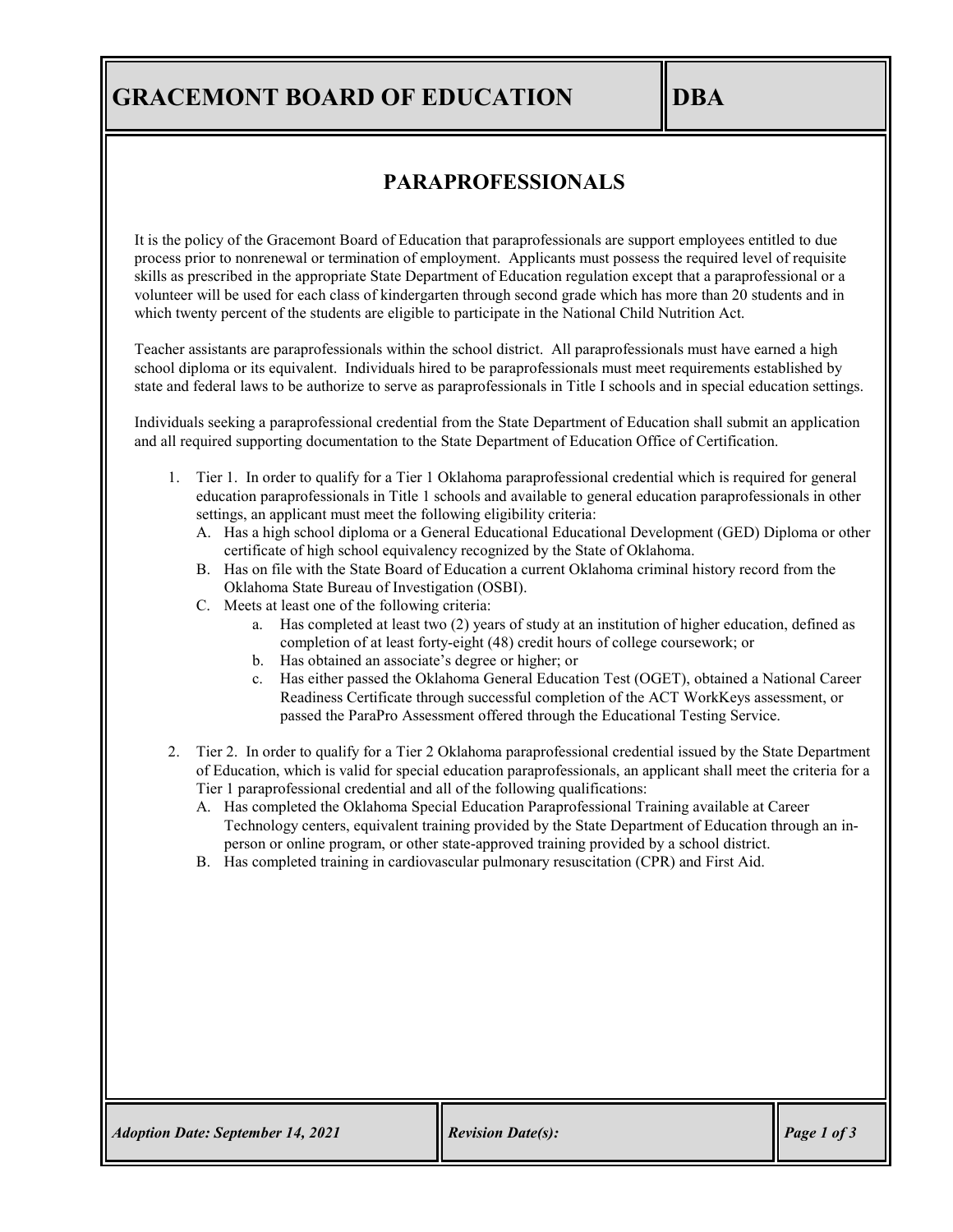## **GRACEMONT BOARD OF EDUCATION DBA**

### **PARAPROFESSIONALS (Cont.)**

C. Has completed training in Universal Precautions/Bloodborne Pathogens.

In the event the district requires a special education paraprofessional in order to provide necessary services to one or more students with disabilities, but is unable to secure the services of an individual who holds a Tier 2 paraprofessional credential at the time the services must be delivered, the district may employ an individual on a provisional basis if the district determines the individual is able to provide the appropriate paraprofessional services. An individual who is employed as a paraprofessional to provide special education services on a provisional basis must meet the criteria for a Tier 1 credential, and obtain all training required to qualify for a Tier 2 credential within one hundred twenty (120) calendar days of providing special education paraprofessional services in order to continue to provide special education paraprofessional services, provided a criminal history record check is obtained within sixty (60) calendar days of initial employment. If it is necessary for a school district to provisionally employ a paraprofessional to provide special education services, the district shall report the provisional placement of the paraprofessional and the paraprofessional's starting date of employment to the State Department of Education Office of Special Education.

The superintendent and/or staff development committee shall develop an appropriate in-service training program for paraprofessionals.

Paraprofessionals are employed so that the professional teachers may direct their energies to the students' education. The basic objectives for the use of paraprofessionals:

- 1. To make it possible for teachers to use more variety in structuring classroom activities which will result in more meaningful education for students.
- 2. To enable the teacher to do more creative teaching, and to use a greater variety of instructional media.
- 3. To enable the teacher to develop effective programs focusing upon the individual needs of each student.
- 4. To provide increased time for individualizing instruction, evaluating learning situations, student counseling and guidance for other instructional activities that will improve educational opportunities for students.
- 5. To relieve teachers of the numerous semi- and non-professional tasks which have become cumulative and which have come to consume a disproportionate amount of the teacher's time and energies.

The principal and supervising teacher are jointly responsible for making final decisions related to the duties and responsibilities to be assigned to a paraprofessional. Paraprofessionals are not to discipline children. Classroom discipline shall be left to the certified teacher or building principal.

Paraprofessionals will only be used to perform, or assist a classroom teacher to perform, the following duties:

- \* Hallroom duty
- \* Bus duty
- \* Playground duty